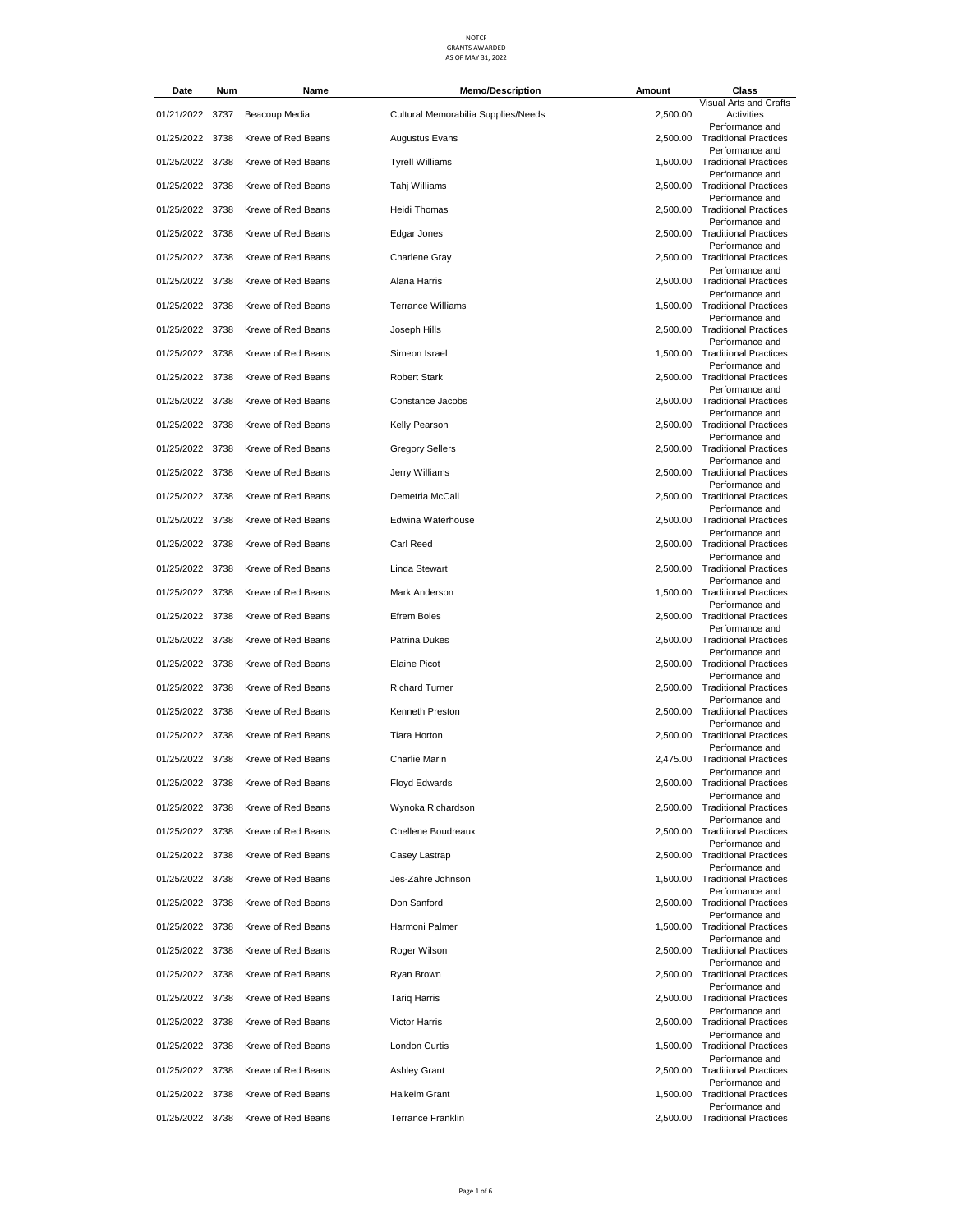| 01/25/2022 3738 |      | Krewe of Red Beans                                                           | Ronnel Butler            | 2,500.00 |
|-----------------|------|------------------------------------------------------------------------------|--------------------------|----------|
| 01/25/2022 3738 |      | Krewe of Red Beans                                                           | Darnell Preston          | 2,500.00 |
| 01/25/2022 3738 |      | Krewe of Red Beans                                                           | Doneta Preston           | 1,500.00 |
| 01/25/2022 3738 |      | Krewe of Red Beans                                                           | Amanda Jackson           | 2,500.00 |
| 01/25/2022 3738 |      | Krewe of Red Beans                                                           | Nathanial Green          | 2,500.00 |
| 01/25/2022 3738 |      | Krewe of Red Beans                                                           | Jacob Toler              | 2,500.00 |
| 01/25/2022 3738 |      | Krewe of Red Beans                                                           | Larry Terrence           | 2,380.00 |
| 01/25/2022 3738 |      | Krewe of Red Beans                                                           | Zachary Journee          | 2,500.00 |
| 01/25/2022 3738 |      | Krewe of Red Beans                                                           | Cynthia Scott            | 2,500.00 |
| 01/25/2022 3738 |      | Krewe of Red Beans                                                           | Marvin Belisle           | 2,500.00 |
| 01/25/2022 3738 |      | Krewe of Red Beans                                                           | David Beauilieu          | 2,500.00 |
| 01/25/2022 3738 |      | Krewe of Red Beans                                                           | Audy Anderson            | 2,500.00 |
| 01/25/2022 3738 |      | Krewe of Red Beans                                                           | Antoine Anderson         | 2,500.00 |
| 01/25/2022 3738 |      | Krewe of Red Beans                                                           | Enoch Stacy Banks        | 2,500.00 |
| 01/25/2022 3738 |      | Krewe of Red Beans                                                           | Charles DeVernay         | 2,500.00 |
| 01/25/2022 3738 |      | Krewe of Red Beans                                                           | John Steward             | 2,500.00 |
| 01/25/2022 3738 |      | Krewe of Red Beans                                                           | Charles Jones            | 2,500.00 |
| 01/25/2022 3738 |      | Krewe of Red Beans                                                           | Thaddeus Ramsey          | 2,500.00 |
| 01/25/2022 3738 |      | Krewe of Red Beans                                                           | Calvin Williams          | 2,500.00 |
| 02/11/2022 3746 |      | New Orleans Society of Dance,<br>LLC                                         | Michele James            | 2,497.51 |
| 02/11/2022 3745 |      | Krewe of Red Beans                                                           | <b>Michael Daliet</b>    | 2,500.00 |
| 02/11/2022 3746 |      | New Orleans Society of Dance,<br>LLC                                         | <b>Brittany James</b>    | 2,497.51 |
| 02/11/2022 3746 |      | New Orleans Society of Dance,<br>LLC                                         | Keah Moffett             | 2,497.51 |
| 02/11/2022      | 3746 | New Orleans Society of Dance,<br>LLC                                         | Moriah Dyer              | 2,497.51 |
| 02/11/2022 3746 |      | New Orleans Society of Dance,<br>LLC                                         | Bethani Pete             | 2,497.51 |
| 02/11/2022 3746 |      | New Orleans Society of Dance,<br><b>LLC</b>                                  | Ayanna Barham            | 2,497.51 |
| 02/11/2022 3746 |      | New Orleans Society of Dance,<br><b>LLC</b><br>New Orleans Society of Dance, | Manya Louis              | 2,497.51 |
| 02/11/2022 3746 |      | LLC<br>New Orleans Society of Dance,                                         | Lisa Porter              | 2,497.51 |
| 02/11/2022 3746 |      | LLC                                                                          | Crystal Marshall         | 2,497.51 |
| 02/11/2022      | 3746 | New Orleans Society of Dance,<br>LLC<br>New Orleans Society of Dance,        | Ashley Robinson          | 2,497.51 |
| 02/11/2022      | 3746 | LLC<br>New Orleans Society of Dance,                                         | Toya Smith               | 2,497.51 |
| 02/11/2022 3746 |      | LLC                                                                          | Richelle Caiton          | 2,497.51 |
| 02/11/2022 3745 |      | Krewe of Red Beans                                                           | <b>Tiffany Rayford</b>   | 2,500.00 |
| 02/11/2022 3745 |      | Krewe of Red Beans                                                           | Joffriane Edwards        | 2,250.00 |
| 02/11/2022 3745 |      | Krewe of Red Beans                                                           | Delwanda Montana         | 2,500.00 |
| 02/11/2022 3745 |      | Krewe of Red Beans                                                           | Shirley Montana          | 2,500.00 |
| 02/11/2022 3745 |      | Krewe of Red Beans                                                           | Tammy Montana            | 2,500.00 |
| 02/11/2022 3745 |      | Krewe of Red Beans                                                           | Zia Brumfield (minor)    | 1,500.00 |
| 02/11/2022 3745 |      | Krewe of Red Beans                                                           | Brandon Sterling (Minor) | 1,500.00 |
| 02/11/2022 3745 |      | Krewe of Red Beans                                                           | Nyah Bougere (Minor)     | 1,500.00 |
| 02/11/2022 3745 |      | Krewe of Red Beans                                                           | Romeo Bougere Jr (Minor) | 1,500.00 |
| 02/11/2022 3745 |      | Krewe of Red Beans                                                           | Oliver Pichon (Minor)    | 1,500.00 |
| 02/11/2022 3745 |      | Krewe of Red Beans                                                           | Merlin Armstrong         | 2,500.00 |
| 02/11/2022 3745 |      | Krewe of Red Beans                                                           | Sarah Hargrove           | 1,593.00 |

| 2,500.00 | Performance and<br><b>Traditional Practices</b> |
|----------|-------------------------------------------------|
| 2,500.00 | Performance and<br><b>Traditional Practices</b> |
| 1,500.00 | Performance and<br><b>Traditional Practices</b> |
| 2.500.00 | Performance and<br><b>Traditional Practices</b> |
|          | Performance and                                 |
| 2,500.00 | <b>Traditional Practices</b><br>Performance and |
| 2,500.00 | <b>Traditional Practices</b><br>Performance and |
| 2,380.00 | <b>Traditional Practices</b>                    |
| 2,500.00 | Performance and<br><b>Traditional Practices</b> |
| 2,500.00 | Performance and<br><b>Traditional Practices</b> |
| 2,500.00 | Performance and<br><b>Traditional Practices</b> |
| 2,500.00 | Performance and<br><b>Traditional Practices</b> |
| 2,500.00 | Performance and<br><b>Traditional Practices</b> |
| 2,500.00 | Performance and<br><b>Traditional Practices</b> |
| 2,500.00 | Performance and<br><b>Traditional Practices</b> |
| 2,500.00 | Performance and<br><b>Traditional Practices</b> |
| 2,500.00 | Performance and<br><b>Traditional Practices</b> |
| 2,500.00 | Performance and<br><b>Traditional Practices</b> |
| 2,500.00 | Performance and<br><b>Traditional Practices</b> |
| 2,500.00 | Performance and<br><b>Traditional Practices</b> |
|          | Performance and                                 |
| 2,497.51 | <b>Traditional Practices</b><br>Performance and |
| 2,500.00 | <b>Traditional Practices</b><br>Performance and |
| 2,497.51 | <b>Traditional Practices</b><br>Performance and |
| 2,497.51 | <b>Traditional Practices</b><br>Performance and |
| 2,497.51 | <b>Traditional Practices</b><br>Performance and |
| 2,497.51 | <b>Traditional Practices</b><br>Performance and |
| 2,497.51 | <b>Traditional Practices</b><br>Performance and |
| 2,497.51 | <b>Traditional Practices</b><br>Performance and |
| 2,497.51 | <b>Traditional Practices</b>                    |
| 2,497.51 | Performance and<br><b>Traditional Practices</b> |
| 2,497.51 | Performance and<br><b>Traditional Practices</b> |
| 2,497.51 | Performance and<br><b>Traditional Practices</b> |
| 2,497.51 | Performance and<br><b>Traditional Practices</b> |
| 2,500.00 | Performance and<br><b>Traditional Practices</b> |
| 2,250.00 | Performance and<br><b>Traditional Practices</b> |
| 2,500.00 | Performance and<br><b>Traditional Practices</b> |
| 2,500.00 | Performance and<br><b>Traditional Practices</b> |
| 2,500.00 | Performance and<br><b>Traditional Practices</b> |
| 1,500.00 | Performance and<br><b>Traditional Practices</b> |
| 1,500.00 | Performance and<br><b>Traditional Practices</b> |
| 1,500.00 | Performance and<br><b>Traditional Practices</b> |
| 1,500.00 | Performance and<br><b>Traditional Practices</b> |
|          | Performance and                                 |
| 1,500.00 | <b>Traditional Practices</b><br>Performance and |
| 2,500.00 | <b>Traditional Practices</b><br>Performance and |
| 1,593.00 | <b>Traditional Practices</b>                    |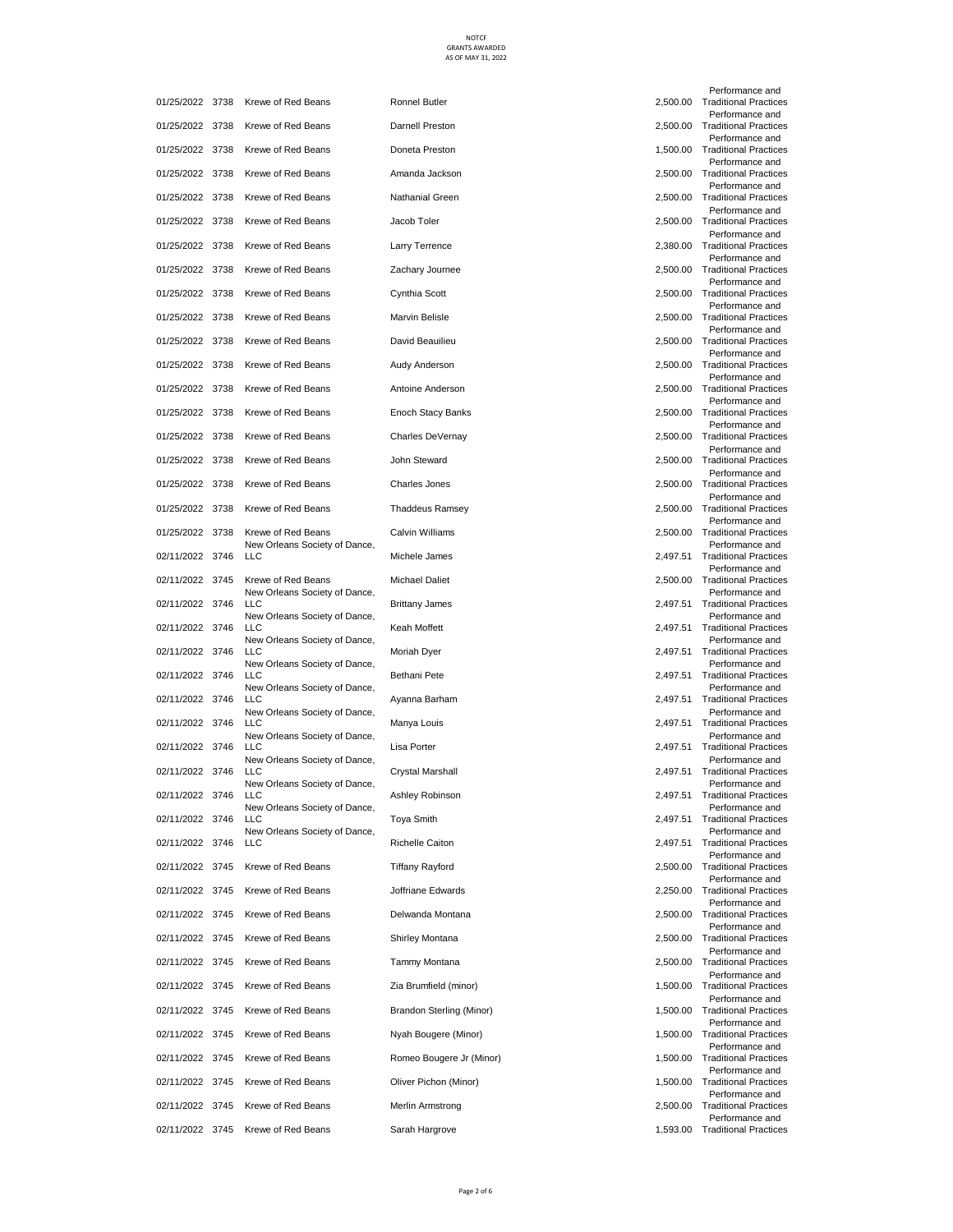| 02/11/2022 3745 |      | Krewe of Red Beans                                                    | Belinda Wichem            | 2,500.00 |
|-----------------|------|-----------------------------------------------------------------------|---------------------------|----------|
| 02/11/2022 3745 |      | Krewe of Red Beans                                                    | Jeffery Harris            | 2,300.00 |
| 02/11/2022 3745 |      | Krewe of Red Beans                                                    | Jerzie Harris (Minor)     | 1,500.00 |
| 02/11/2022 3745 |      | Krewe of Red Beans                                                    | Clarence Terry            | 2,500.00 |
| 02/11/2022 3745 |      | Krewe of Red Beans                                                    | <b>Henry Miller</b>       | 2,500.00 |
| 02/11/2022 3745 |      | Krewe of Red Beans                                                    | Quintrell Johnson         | 2,500.00 |
| 02/11/2022 3745 |      | Krewe of Red Beans                                                    | Dondre Anderson           | 2,500.00 |
| 02/11/2022 3745 |      | Krewe of Red Beans                                                    | Cynthia August            | 2,500.00 |
| 02/11/2022 3745 |      | Krewe of Red Beans                                                    | Kive Washington           | 2,500.00 |
| 02/11/2022 3745 |      | Krewe of Red Beans                                                    | Aaron Garnier             | 2,500.00 |
| 02/11/2022 3745 |      | Krewe of Red Beans                                                    | Marlette Washington       | 2,500.00 |
| 02/11/2022 3745 |      | Krewe of Red Beans                                                    | <b>Keith Price</b>        | 2,500.00 |
| 02/11/2022 3745 |      | Krewe of Red Beans                                                    | Duran Williams            | 2,500.00 |
| 02/11/2022 3745 |      | Krewe of Red Beans                                                    | <b>Walter Carter</b>      | 2,500.00 |
| 02/11/2022 3745 |      | Krewe of Red Beans                                                    | Terry Mundy               | 2,500.00 |
| 02/11/2022 3745 |      | Krewe of Red Beans                                                    | Veronica Henry            | 2,500.00 |
| 02/11/2022 3745 |      | Krewe of Red Beans                                                    | Caribbean Harris (Minor)  | 1,500.00 |
| 02/11/2022 3745 |      | Krewe of Red Beans                                                    | Mi'Jell Doyle (Minor)     | 1,500.00 |
| 02/11/2022 3745 |      | Krewe of Red Beans                                                    | Harry Moore               | 2,500.00 |
| 02/11/2022 3745 |      | Krewe of Red Beans                                                    | <b>Gerard Dollis</b>      | 2,500.00 |
| 02/11/2022 3745 |      | Krewe of Red Beans                                                    | Jacqueline Alfred         | 2,500.00 |
| 02/11/2022 3745 |      | Krewe of Red Beans                                                    | Dan Edward                | 2,500.00 |
| 02/11/2022 3745 |      | Krewe of Red Beans                                                    | Romalice Harris           | 2,500.00 |
| 02/11/2022 3746 |      | New Orleans Society of Dance,<br>LLC                                  | Millisia White            | 2,497.51 |
| 02/24/2022 3758 |      | New Orleans Society of Dance,<br><b>LLC</b>                           | Rehana Nathoo             | 2,497.51 |
| 02/24/2022 3758 |      | New Orleans Society of Dance,<br>LLC<br>New Orleans Society of Dance, | Alexia Thompson           | 2,497.51 |
| 02/24/2022 3758 |      | <b>LLC</b>                                                            | Wilnie Merilien           | 2,497.51 |
| 02/24/2022 3758 |      | New Orleans Society of Dance,<br><b>LLC</b>                           | Tricia Diamond            | 2,497.51 |
| 02/24/2022 3758 |      | New Orleans Society of Dance,<br><b>LLC</b>                           | Kierilyn Smith            | 2,497.51 |
| 02/24/2022 3758 |      | New Orleans Society of Dance,<br>LLC                                  | Valkesha Marshall         | 2,497.51 |
| 02/24/2022      | 3758 | New Orleans Society of Dance,<br>LLC<br>New Orleans Society of Dance, | Elizabeth Smith           | 2,497.51 |
| 02/24/2022 3758 |      | <b>LLC</b><br>New Orleans Society of Dance,                           | Ashlee Harvey             | 2,497.51 |
| 02/24/2022 3758 |      | <b>LLC</b><br>New Orleans Society of Dance,                           | Janna Zinzi               | 2,497.51 |
| 02/24/2022 3758 |      | <b>LLC</b><br>New Orleans Society of Dance,                           | Lana Charles              | 2,497.51 |
| 02/24/2022      | 3758 | LLC<br>New Orleans Society of Dance,                                  | Dollie Eaglin             | 2,497.51 |
| 02/24/2022 3758 |      | <b>LLC</b><br>New Orleans Society of Dance,                           | Erica Glen                | 2,497.51 |
| 02/24/2022 3758 |      | <b>LLC</b><br>New Orleans Society of Dance,                           | Sherri Williams           | 2,497.51 |
| 02/24/2022      | 3758 | <b>LLC</b>                                                            | Kamilah Ealom             | 2,497.51 |
| 02/24/2022 3754 |      | Krewe of Red Beans                                                    | Wonona Carbo              | 2,500.00 |
| 02/24/2022 3754 |      | Krewe of Red Beans                                                    | Gwendolyn Mackey          | 2,500.00 |
| 02/24/2022 3754 |      | Krewe of Red Beans                                                    | Zachary Journee, Jr       | 2,500.00 |
| 02/24/2022 3754 |      | Krewe of Red Beans                                                    | Alfred Womble             | 2,500.00 |
| 02/24/2022 3754 |      | Krewe of Red Beans                                                    | Fredja Washington (minor) | 1,500.00 |
| 02/24/2022 3754 |      | Krewe of Red Beans                                                    | Irving Banister           | 2,500.00 |

| Krewe of Red Beans                   | Belinda Wichem            | 2,500.00 |
|--------------------------------------|---------------------------|----------|
| Krewe of Red Beans                   | Jeffery Harris            | 2,300.00 |
| Krewe of Red Beans                   | Jerzie Harris (Minor)     | 1,500.00 |
| Krewe of Red Beans                   | <b>Clarence Terry</b>     | 2,500.00 |
| Krewe of Red Beans                   | Henry Miller              | 2,500.00 |
| Krewe of Red Beans                   | Quintrell Johnson         | 2,500.00 |
| Krewe of Red Beans                   | Dondre Anderson           | 2,500.00 |
| Krewe of Red Beans                   | Cynthia August            | 2,500.00 |
| Krewe of Red Beans                   | Kive Washington           | 2,500.00 |
| Krewe of Red Beans                   | Aaron Garnier             | 2,500.00 |
| Krewe of Red Beans                   | Marlette Washington       | 2,500.00 |
| Krewe of Red Beans                   | Keith Price               | 2,500.00 |
| Krewe of Red Beans                   | Duran Williams            | 2,500.00 |
| Krewe of Red Beans                   | <b>Walter Carter</b>      | 2,500.00 |
| Krewe of Red Beans                   | <b>Terry Mundy</b>        | 2,500.00 |
| Krewe of Red Beans                   | Veronica Henry            | 2,500.00 |
| Krewe of Red Beans                   | Caribbean Harris (Minor)  | 1,500.00 |
| Krewe of Red Beans                   | Mi'Jell Doyle (Minor)     | 1,500.00 |
| Krewe of Red Beans                   | Harry Moore               | 2,500.00 |
| Krewe of Red Beans                   | <b>Gerard Dollis</b>      | 2,500.00 |
| Krewe of Red Beans                   | Jacqueline Alfred         | 2,500.00 |
| Krewe of Red Beans                   | Dan Edward                | 2,500.00 |
| Krewe of Red Beans                   | Romalice Harris           | 2,500.00 |
| New Orleans Society of Dance,<br>LLC | Millisia White            | 2,497.51 |
| New Orleans Society of Dance,<br>LLC | Rehana Nathoo             | 2,497.51 |
| New Orleans Society of Dance,<br>LLC | Alexia Thompson           | 2,497.51 |
| New Orleans Society of Dance,<br>LLC | Wilnie Merilien           | 2,497.51 |
| New Orleans Society of Dance,<br>LLC | <b>Tricia Diamond</b>     | 2,497.51 |
| New Orleans Society of Dance,<br>LLC | Kierilyn Smith            | 2,497.51 |
| New Orleans Society of Dance,<br>LLC | Valkesha Marshall         | 2,497.51 |
| New Orleans Society of Dance,<br>LLC | Elizabeth Smith           | 2,497.51 |
| New Orleans Society of Dance,<br>LLC | Ashlee Harvey             | 2,497.51 |
| New Orleans Society of Dance,<br>LLC | Janna Zinzi               | 2,497.51 |
| New Orleans Society of Dance,<br>LLC | Lana Charles              | 2,497.51 |
| New Orleans Society of Dance,<br>LLC | Dollie Eaglin             | 2,497.51 |
| New Orleans Society of Dance,<br>LLC | Erica Glen                | 2,497.51 |
| New Orleans Society of Dance,<br>LLC | Sherri Williams           | 2,497.51 |
| New Orleans Society of Dance,<br>LLC | Kamilah Ealom             | 2,497.51 |
| Krewe of Red Beans                   | Wonona Carbo              | 2,500.00 |
| Krewe of Red Beans                   | Gwendolyn Mackey          | 2,500.00 |
| Krewe of Red Beans                   | Zachary Journee, Jr       | 2,500.00 |
| Krewe of Red Beans                   | Alfred Womble             | 2,500.00 |
| Krewe of Red Beans                   | Fredja Washington (minor) | 1,500.00 |
| Krewe of Red Beans                   | <b>Irving Banister</b>    | 2,500.00 |

| 2,500.00 | Performance and<br><b>Traditional Practices</b> |
|----------|-------------------------------------------------|
|          | Performance and                                 |
| 2,300.00 | <b>Traditional Practices</b><br>Performance and |
| 1,500.00 | <b>Traditional Practices</b><br>Performance and |
| 2,500.00 | <b>Traditional Practices</b>                    |
| 2,500.00 | Performance and<br><b>Traditional Practices</b> |
| 2,500.00 | Performance and<br><b>Traditional Practices</b> |
|          | Performance and<br><b>Traditional Practices</b> |
| 2,500.00 | Performance and                                 |
| 2,500.00 | <b>Traditional Practices</b><br>Performance and |
| 2,500.00 | <b>Traditional Practices</b><br>Performance and |
| 2,500.00 | <b>Traditional Practices</b><br>Performance and |
| 2,500.00 | <b>Traditional Practices</b>                    |
| 2,500.00 | Performance and<br><b>Traditional Practices</b> |
| 2,500.00 | Performance and<br><b>Traditional Practices</b> |
| 2,500.00 | Performance and<br><b>Traditional Practices</b> |
| 2,500.00 | Performance and<br><b>Traditional Practices</b> |
|          | Performance and                                 |
| 2,500.00 | <b>Traditional Practices</b><br>Performance and |
| 1,500.00 | <b>Traditional Practices</b><br>Performance and |
| 1,500.00 | <b>Traditional Practices</b><br>Performance and |
| 2,500.00 | <b>Traditional Practices</b>                    |
| 2,500.00 | Performance and<br><b>Traditional Practices</b> |
| 2,500.00 | Performance and<br><b>Traditional Practices</b> |
| 2,500.00 | Performance and<br><b>Traditional Practices</b> |
| 2,500.00 | Performance and<br><b>Traditional Practices</b> |
| 2,497.51 | Performance and<br><b>Traditional Practices</b> |
| 2,497.51 | Performance and<br><b>Traditional Practices</b> |
| 2,497.51 | Performance and<br><b>Traditional Practices</b> |
|          | Performance and                                 |
| 2,497.51 | <b>Traditional Practices</b><br>Performance and |
| 2.497.51 | <b>Traditional Practices</b><br>Performance and |
| 2,497.51 | <b>Traditional Practices</b><br>Performance and |
| 2,497.51 | <b>Traditional Practices</b>                    |
| 2,497.51 | Performance and<br><b>Traditional Practices</b> |
| 2,497.51 | Performance and<br><b>Traditional Practices</b> |
| 2,497.51 | Performance and<br><b>Traditional Practices</b> |
| 2,497.51 | Performance and<br><b>Traditional Practices</b> |
| 2,497.51 | Performance and<br><b>Traditional Practices</b> |
| 2,497.51 | Performance and<br><b>Traditional Practices</b> |
|          | Performance and                                 |
| 2,497.51 | <b>Traditional Practices</b><br>Performance and |
| 2,497.51 | <b>Traditional Practices</b><br>Performance and |
| 2,500.00 | <b>Traditional Practices</b><br>Performance and |
| 2,500.00 | <b>Traditional Practices</b><br>Performance and |
| 2,500.00 | <b>Traditional Practices</b>                    |
| 2,500.00 | Performance and<br><b>Traditional Practices</b> |
|          | Performance and                                 |
| 1,500.00 | <b>Traditional Practices</b>                    |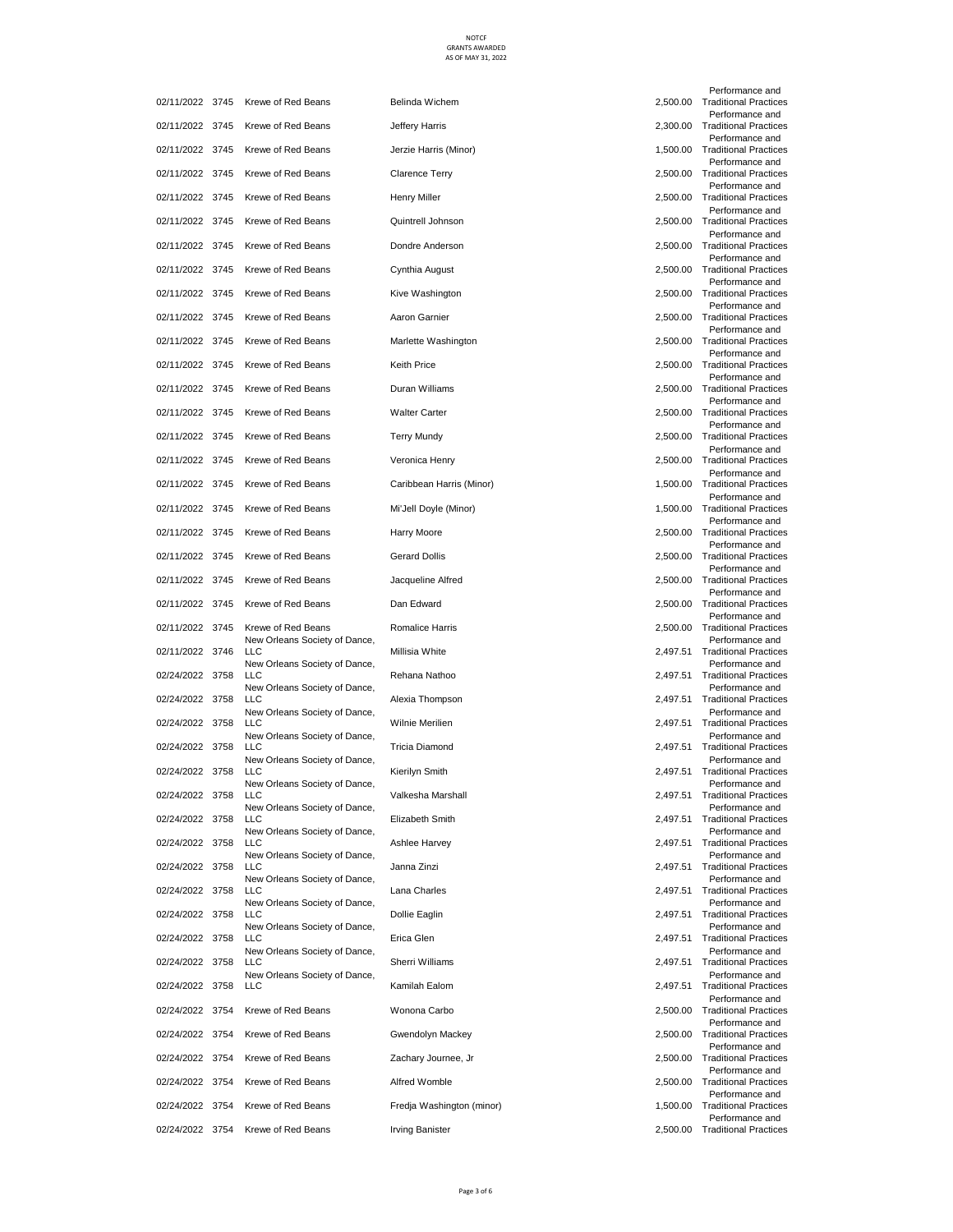|                 |      |                                                           |                                    |          | Performance and                |
|-----------------|------|-----------------------------------------------------------|------------------------------------|----------|--------------------------------|
| 02/24/2022 3754 |      | Krewe of Red Beans                                        | Dwayne Petit                       | 2.500.00 | <b>Traditional Practices</b>   |
|                 |      |                                                           |                                    |          | Performance and                |
| 02/24/2022 3754 |      | Krewe of Red Beans                                        | Patricia Sims                      | 2.500.00 | <b>Traditional Practices</b>   |
|                 |      | New Orleans Society of Dance,                             |                                    |          | Performance and                |
| 03/15/2022 3774 |      | <b>LLC</b>                                                | Kamilah Ealom                      | 2.497.51 | <b>Traditional Practices</b>   |
|                 |      | New Orleans Society of Dance,                             |                                    |          | Performance and                |
| 03/15/2022 3774 |      | LLC                                                       | Tremeka Coleman                    |          | 2.497.51 Traditional Practices |
|                 |      | The Golden Comanche Indian                                |                                    |          | Performance and                |
| 03/15/2022 3775 |      | Tribe                                                     | Juan Pardo                         |          | 2.500.00 Traditional Practices |
|                 |      |                                                           |                                    |          | Performance and                |
| 04/05/2022 3787 |      | Krewe of Red Beans                                        | Alvin Epps                         |          | 2,500.00 Traditional Practices |
|                 |      |                                                           |                                    |          | Performance and                |
| 04/05/2022 3787 |      | Krewe of Red Beans                                        | Joy Tyler                          | 2.500.00 | <b>Traditional Practices</b>   |
|                 |      |                                                           |                                    |          | Performance and                |
| 04/05/2022 3787 |      | Krewe of Red Beans                                        | Joseph Stern                       |          | 1,515.00 Traditional Practices |
|                 |      |                                                           |                                    |          | Performance and                |
| 04/05/2022 3787 |      | Krewe of Red Beans                                        | <b>Warren Mitchell</b>             | 2.500.00 | <b>Traditional Practices</b>   |
|                 |      |                                                           |                                    |          | Performance and                |
| 04/05/2022 3787 |      | Krewe of Red Beans                                        | Rosemary Coldman                   | 2.500.00 | <b>Traditional Practices</b>   |
|                 |      |                                                           |                                    |          | Performance and                |
| 04/05/2022 3787 |      | Krewe of Red Beans                                        | <b>Phyllis Davis</b>               |          | 2.500.00 Traditional Practices |
|                 |      |                                                           |                                    |          | Performance and                |
| 04/05/2022 3787 |      | Krewe of Red Beans                                        | Agnes Anderson                     |          | 2.500.00 Traditional Practices |
|                 |      |                                                           |                                    |          | Performance and                |
| 04/05/2022 3787 |      | Krewe of Red Beans                                        | Benjamin Jones                     |          | 2,500.00 Traditional Practices |
|                 |      |                                                           |                                    |          | Performance and                |
| 04/05/2022 3787 |      | Krewe of Red Beans                                        | <b>Shantrell Simms</b>             |          | 2.500.00 Traditional Practices |
|                 |      |                                                           |                                    |          | Performance and                |
| 04/05/2022 3787 |      | Krewe of Red Beans                                        | Justina Sylvester                  |          | 2,500.00 Traditional Practices |
|                 |      |                                                           |                                    |          | Performance and                |
| 04/05/2022 3787 |      | Krewe of Red Beans                                        | Rose Edwards                       | 2.500.00 | <b>Traditional Practices</b>   |
|                 |      |                                                           |                                    |          | Performance and                |
| 04/05/2022 3787 |      | Krewe of Red Beans                                        | <b>Tommy Ellsworth</b>             | 2,500.00 | <b>Traditional Practices</b>   |
|                 |      |                                                           |                                    |          | Performance and                |
| 04/05/2022 3787 |      | Krewe of Red Beans                                        | <b>Kenneth Turner</b>              | 2.500.00 | <b>Traditional Practices</b>   |
|                 |      |                                                           |                                    |          | Performance and                |
| 04/05/2022 3787 |      | Krewe of Red Beans                                        | James Harris                       |          | 2,500.00 Traditional Practices |
|                 |      |                                                           |                                    |          | Performance and                |
| 04/05/2022 3787 |      | Krewe of Red Beans                                        | <b>Iris Farrar</b>                 |          | 1,500.00 Traditional Practices |
|                 |      |                                                           |                                    |          | Performance and                |
| 04/05/2022 3787 |      | Krewe of Red Beans                                        | Ivoryelle Edwards                  |          | 2,500.00 Traditional Practices |
|                 |      |                                                           |                                    |          | Performance and                |
| 04/05/2022 3787 |      | Krewe of Red Beans                                        | Jeffery Parker                     |          | 2,500.00 Traditional Practices |
|                 |      |                                                           |                                    |          | Performance and                |
| 04/20/2022 3797 |      | Krewe of Red Beans                                        | <b>Thomas Reed</b>                 |          | 2,500.00 Traditional Practices |
|                 |      |                                                           |                                    |          | Performance and                |
| 05/12/2022      | 3841 | Krewe of Red Beans                                        | <b>Mark Anderson</b>               | 2.500.00 | <b>Traditional Practices</b>   |
|                 |      |                                                           |                                    |          | <b>Food Related Cultural</b>   |
| 05/12/2022      | 3840 | Rebuilding Together New Orleans 3rd Annual Build and Boil |                                    | 2,500.00 | Activities                     |
|                 |      |                                                           |                                    |          | Performance and                |
| 05/12/2022 3839 |      | Cultural Curriculum Project                               | Audubon Charter School Field Trips | 2.500.00 | <b>Traditional Practices</b>   |
|                 |      |                                                           |                                    |          |                                |

 **Total for A.Grants \$1 -** 

 **B. Grants \$2,501 to \$10,000**

|                 |      | Point Productions. LLC dba                            |                                               |           |                                                   |
|-----------------|------|-------------------------------------------------------|-----------------------------------------------|-----------|---------------------------------------------------|
| 01/21/2022      | 3735 | Algiers Mardi Gras Festival                           | Algiers Mardi Gras Festival                   |           | 10,000.00 Festival/Sponsorships                   |
| 01/21/2022      | 3733 | New Orleans Children's Chorus                         | <b>Crescent City Coral Festival</b>           |           | 10,000.00 Festival/Sponsorships                   |
|                 |      | Tennessee Williams Theatre                            |                                               |           | Performance and                                   |
| 02/12/2022 3747 |      | Company                                               | For Whom the Belle Tolls Production Support   | 10.000.00 | <b>Traditional Practices</b>                      |
|                 |      |                                                       |                                               |           | Performance and                                   |
| 03/10/2022      | 3763 | New Orleans Ballet                                    | Swan Lake                                     | 10.000.00 | <b>Traditional Practices</b>                      |
|                 |      | New Orleans BioInnovation                             |                                               |           |                                                   |
| 03/10/2022 3767 |      | Center                                                | <b>ACE Louisiana</b>                          |           | 10,000.00 Festival/Sponsorships                   |
|                 |      |                                                       | The Rhythm and Blues Legacy: A Musical        |           |                                                   |
|                 |      |                                                       | Inheritance for the Next Generation of New    |           | Performance and                                   |
| 03/10/2022      | 3771 | Preservation Hall Foundation                          | Orleanians.                                   | 9.900.00  | <b>Traditional Practices</b>                      |
| 03/10/2022 3772 |      | New Orleans 2022 Local<br><b>Organizing Committee</b> | 2022 NCAA Men's Final Four Special Events     |           |                                                   |
|                 |      |                                                       |                                               |           | 9,600.00 Festival/Sponsorships<br>Performance and |
| 04/04/2022      | 3783 | Circle of Chiefs                                      | Indian Cha Wa (Downtown Super Sunday)         | 9.000.00  | <b>Traditional Practices</b>                      |
|                 |      |                                                       |                                               |           | Performance and                                   |
| 05/06/2022      | 3813 | <b>Livin Swell Corp</b>                               | Stooges Brass Band                            | 9.990.00  | <b>Traditional Practices</b>                      |
|                 |      | <b>Family Focused Treatment</b>                       |                                               |           | Performance and                                   |
| 05/12/2022 3823 |      | Association                                           | FFTA 36th Annual Conference                   | 10.000.00 | <b>Traditional Practices</b>                      |
|                 |      |                                                       |                                               |           | Visual Arts and Crafts                            |
| 05/12/2022      | 3826 | Contemporary Arts Center                              | #FAILL Exhibition at Contemporary Arts Center | 10.000.00 | Activities                                        |
|                 |      |                                                       |                                               |           | Performance and                                   |
| 05/12/2022      | 3829 | Dakar NOLA                                            | Afro Freedom/Afro Feast                       | 10.000.00 | <b>Traditional Practices</b>                      |
|                 |      |                                                       |                                               |           | Performance and                                   |
| 05/12/2022      | 3834 | Reddybluey Enterprises, LLC                           | Comedy House                                  | 10.000.00 | <b>Traditional Practices</b>                      |
|                 |      |                                                       |                                               |           | <b>Food Related Cultural</b>                      |
| 05/12/2022      | 3838 | <b>NOCCI</b>                                          | NOLA Navy Week 2022                           | 9.950.00  | Activities                                        |
|                 |      |                                                       |                                               |           |                                                   |

| 10.000.00 | Festival/Sponsorships                           |
|-----------|-------------------------------------------------|
| 10,000.00 | Festival/Sponsorships<br>Performance and        |
| 10,000.00 | <b>Traditional Practices</b>                    |
| 10,000.00 | Performance and<br><b>Traditional Practices</b> |
| 10.000.00 | Festival/Sponsorships                           |
|           | Performance and                                 |
| 9.900.00  | <b>Traditional Practices</b>                    |
| 9.600.00  | Festival/Sponsorships                           |
|           | Performance and                                 |
| 9,000.00  | <b>Traditional Practices</b>                    |
|           | Performance and                                 |
| 9,990.00  | <b>Traditional Practices</b>                    |
|           | Performance and                                 |
| 10,000.00 | <b>Traditional Practices</b>                    |
|           | Visual Arts and Crafts                          |
| 10,000.00 | Activities                                      |
|           | Performance and                                 |
| 10,000.00 | <b>Traditional Practices</b>                    |
|           | Performance and                                 |
| 10,000.00 | <b>Traditional Practices</b>                    |
|           | <b>Food Related Cultural</b>                    |
| 9.950.00  | Activities                                      |

**\$2,500 \$ 370,940.79**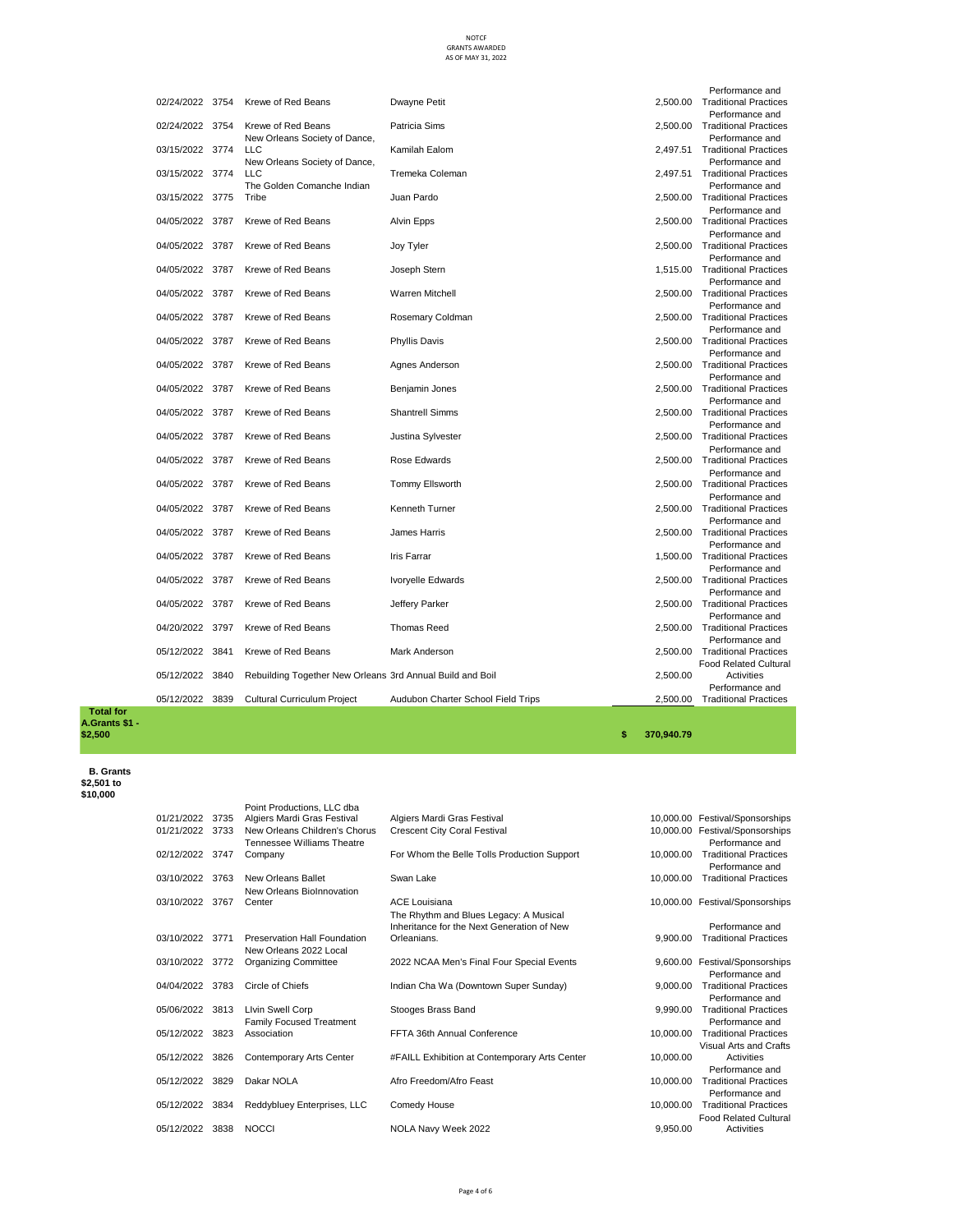| Total for B.<br>Grants \$2,501<br>to \$10.000 |                 |      |                                                           |                                          | 165,440.00 |                                                                           |
|-----------------------------------------------|-----------------|------|-----------------------------------------------------------|------------------------------------------|------------|---------------------------------------------------------------------------|
|                                               | 05/30/2022      | 3859 | Treme Arts Center                                         | NOLA Downtown Festival Creative Workshop | 9.000.00   | Performance and<br><b>Traditional Practices</b>                           |
|                                               | 05/30/2022 3858 |      | Tunes LLC                                                 | Z'Bo Art Toy Release                     | 8.000.00   | Activities                                                                |
|                                               | 05/12/2022 3814 |      | Philadelphia Film Society<br>Space Broccoli Featuring the | Overlook Film Festival                   | 10.000.00  | Performance and<br><b>Traditional Practices</b><br>Visual Arts and Crafts |

 **C.Grants \$10,001-\$20,000**

> 01/21/2022 3731 New Orleans Dance Collective New Orleans Dance Project 15,000.00 Traditional Practices 15,000.00 Traditional Practices 15,000.00 Traditional Practices 15,000.00 Traditional Practices 15,000.00 Testival/Spon Performance and 15,000.00 Traditional Practices 01/21/2022 3732 Dancing Grounds 01/21/2022 3736 Second Line Arts Collective 2022 Sanaa Music Workshop Performance and 11,000.00 Traditional Practices 01/21/2022 3729 Creative Alliance of N.O Dancing Around Town Performance and 20,000,00 Traditional Practices 03/10/2022 3768 The Film Collaborative Filis Performance and 20,000,00 Traditional Practices 03/10/2022 3761 New Orleans Airlift Local Artist Incubator Performance and 20,000.00 Traditional Practices 03/10/2022 3762<br>03/10/2022 3764 Tennessee Williams/N.O.Literary Festival 1990 (New Orleans Literary Festival 1990)<br>Friends of a Studio in the Woods Replenish Residencies and FORESTival 20,000.00 Festival/Sponsorships 03/10/2022 3764 Friends of a Studio in the Woods Replenish Residencies and FORESTival<br>03/10/2022 3765 St. Josephine Consultants 2022 NOLA Zydeco Festival 20,000.00 Festival/Sponsorships 03/10/2022 3766 Anthony Bean Community Theater and Acting School ABCT Teen Talk Reality TV Show/Afterschool 20,000.00 Performance and Traditional Practices 05/12/2022 3832 North American Song<br>Competition Foundation Cutting Edge Conference 2022 Performance and 20,000.00 Traditional Practices 05/12/2022 3833 Young Leadership Council Wednesdays at the Square Performance and 20,000.00 Traditional Practices 05/12/2022 3828 Goat in the Road Productions The House Performance and 20,000.00 Traditional Practices 05/12/2022 3827 Techplug LLC Beyond the Divide Performance and 20,000.00 Traditional Practices 05/12/2022 3824 The Loft Crescent City Celebration Performance and 20,000.00 Traditional Practices 05/12/2022 3818 New Orleans Video Access Film Industry Workforce Training Performance and 20,000.00 Traditional Practices 05/12/2022 3820 Video Veracity City of a Million Dreams Performance and 20,000,00 Traditional Practices 05/12/2022 3822 Wetlands Sake LLC Wetlands Sake Live Music Experience Performance and 12.000.00 Traditional Practices 05/12/2022 3816 ARTS COUNCIL OF NEW Society's Cage Installation 20,000.00 Visual Arts and Crafts Activities

 **Total for C.Grants \$10,001-\$20,000 \$ 358,000.00** 

 **D.Grants \$20,001 -** 

**\$49,999**

| <b>D.Grants</b><br>\$20.001 - |                 |      |                                        |                                           | S | 162.870.00 |                                                 |
|-------------------------------|-----------------|------|----------------------------------------|-------------------------------------------|---|------------|-------------------------------------------------|
|                               | 05/12/2022      | 3835 | <b>Colorful Butterflies Foundation</b> | A Star is Born Performance Camp 2022      |   | 30,000,00  | Performance and<br><b>Traditional Practices</b> |
|                               | 05/12/2022      | 3831 | <b>Tres Doux Foundation</b>            | Beiget Festival 2022                      |   | 35,000,00  | Performance and<br><b>Traditional Practices</b> |
|                               | 04/04/2022 3782 |      | Danny Barker Festival                  | Danny Barker Festival                     |   |            | 25,000.00 Festival/Sponsorships                 |
|                               | 03/10/2022      | 3760 | <b>WLAE-TV</b>                         | Buried Memories: Reclaimed Our History    |   | 30.000.00  | Performance and<br><b>Traditional Practices</b> |
|                               | 01/21/2022 3734 |      | Island of Algiers Tours, LLC           | New Orleans Cultural Leadership Intensive |   | 42.870.00  | <b>Food Related Cultural</b><br>Activities      |
| JZU,UU I -<br>\$49,999        |                 |      |                                        |                                           |   |            |                                                 |

 **E.Grants** 

**\$50,000 and up**

|                 |      | New Orleans Jazz & Heritage                            |                                                |            |                                  |
|-----------------|------|--------------------------------------------------------|------------------------------------------------|------------|----------------------------------|
| 01/21/2022 3730 |      | Festival                                               | Jazz & Heritage Festival 2022                  |            | 120,000.00 Festival/Sponsorships |
|                 |      |                                                        |                                                |            | Design and Web                   |
| 01/27/2022 3739 |      | The Idea Village                                       | New Orleans Entrepreneur Week                  | 75,000.00  | Activities                       |
|                 |      | ARTS COUNCIL OF NEW                                    |                                                |            | Visual Arts and Crafts           |
| 05/12/2022 3821 |      | ORLEANS                                                | Luna Fete 2022                                 | 100.000.00 | Activities                       |
|                 |      |                                                        |                                                |            | Performance and                  |
| 05/12/2022 3817 |      | New Orleans Ballet Association                         | ART accompanied by the LPO                     | 125.000.00 | <b>Traditional Practices</b>     |
|                 |      |                                                        |                                                |            | Design and Web                   |
|                 |      |                                                        |                                                |            |                                  |
| 05/12/2022 3815 |      | NOLAVATE                                               | Culture Forward by NOLAVATE                    | 50.000.00  | Activities                       |
|                 |      |                                                        |                                                |            |                                  |
|                 |      | New Orleans Design,                                    | NOLA DDM Fashion Institute Product Development |            | Design and Web                   |
| 05/12/2022      | 3825 | Development & Manufacture LLC and Production Intensive |                                                | 75,000.00  | Activities                       |
|                 |      |                                                        |                                                |            | Visual Arts and Crafts           |
| 05/12/2022      | 3830 | Kindred Arts Inc.                                      | <b>Monumental New Orleans</b>                  | 50.000.00  | Activities                       |
|                 |      |                                                        |                                                |            |                                  |